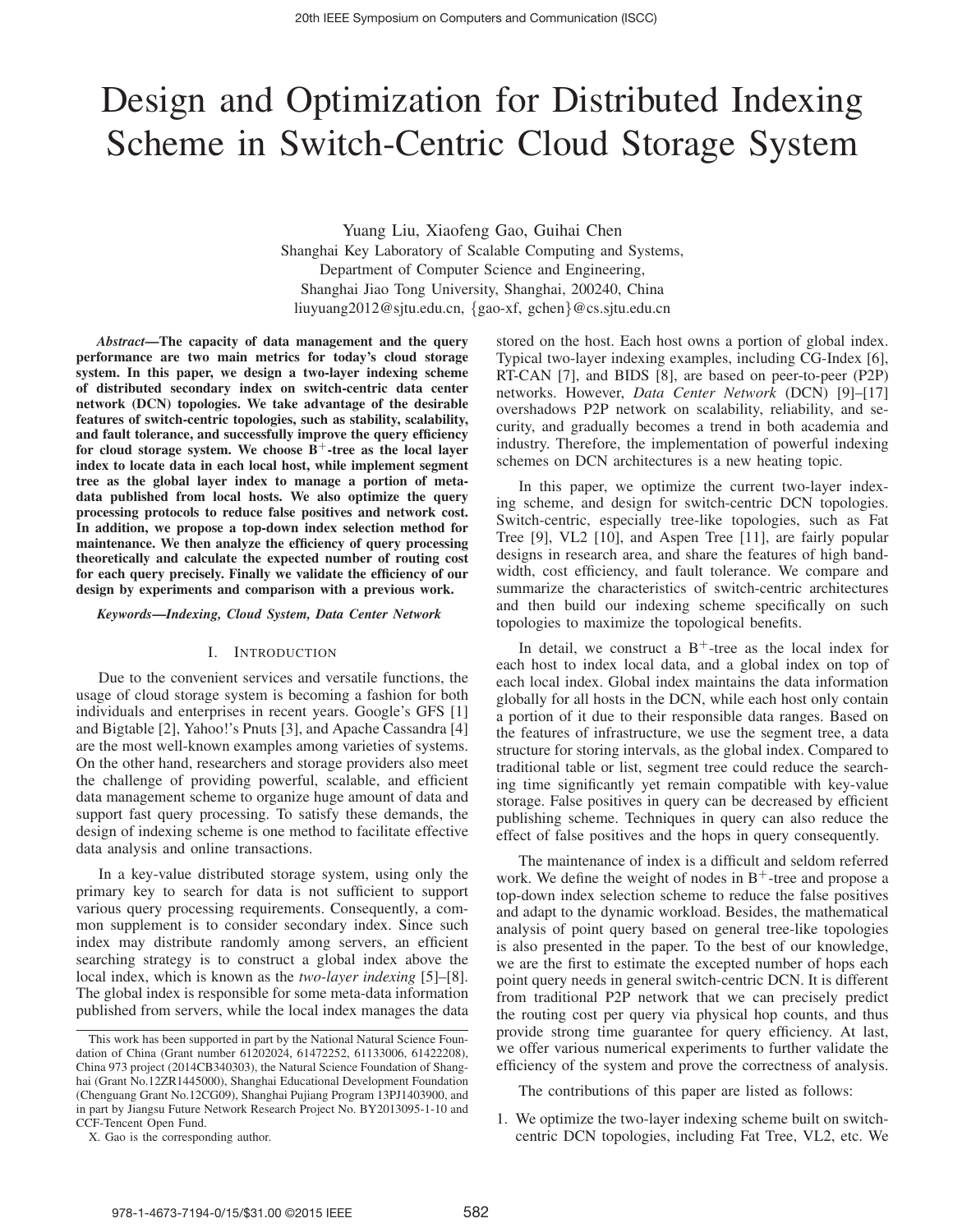use segment tree as global index and  $B^+$ -tree as local index to handle query efficiently and manage data effectively.

- 2. We propose a top-down index update scheme based on the system to select  $B^+$ -tree nodes published to the global index. The selection of index can reduce false positives and adapt to different distributions of data and queries.
- 3. We give theoretical analysis on the efficiency of point query. We also design experiments to demonstrate the performance of indexing scheme and prove the correctness of our theoretical analysis on various switch-centric topologies.

The rest of the paper is organized as follows: In Sec. II, we introduce some previous related work. In Sec. III, we list and compare switch-centric topologies that can be applied to our system. Section IV explains the global and local index in detail. Section V discusses the index update scheme. The query processing based on the two layer index is given in Sec. VI. In Sec. VII, we provide theoretical analysis on point query performance. The evaluation of efficiency is given in Sec. VIII. Finally we conclude the whole paper in Sec. IX.

#### II. RELATED WORK

With the exponential growth of data, the distributed system is becoming a significantly powerful tool for data management. Rather than classic SQL database, non-relational database is especially suitable for distributed systems. Key-value based systems Cassandra [4], Dynamo [18], and Voldemort [19] are eminent commercial NoSQL applications with eventual consistency. The open source systems HDFS, HBase, and HyperTable, implement Google's GFS [1] and BigTable [2]. They provide good platforms for exploration and optimization.

Data center network (DCN) is the backbone and infrastructure of a data center. The distributed resources in servers are interconnected and transmitted via routers, switches, and links. Stability, scalability, and load balance are advantages of the cloud system using DCN. The conventional DCN topologies, including Fat Tree [9], VL2 [10], and Aspen Tree [11], etc, adopt a switch-centric design. Server-centric topologies, such as Bcube [14], Dcell [15], and FiConn [16] also draw some researches' attention due to their regularity and symmetry.

The design and analysis for two-layer indexing scheme on P2P network are discussed thoroughly in [5]–[7], [20]. However, P2P networks, such as BATON [21] and CAN [22], can no longer meet the requirement of today's cloud systems. Optimization for two-layer indexing on DCN is a new topic. Previous similar work RT-HCN [23] concentrates on the multidimension data indexing on HCN, while FT-Index [24] focuses on the one-dimension data indexing on Fat Tree.

## III. SWITCH-CENTRIC ARCHITECTURES

Switch-centric is one of the main categories in the architecture of DCN. In switch-centric, switches dominate the interconnection of resources and the routing approach. The conventional three-tier data center design met the problem of oversubscription, bad fault tolerance, and high power consumption. Other newly proposed tree-like topologies, including Fat Tree [9], Aspen Tree [11], and Portland [12], solved these issues. Meanwhile, Jellyfish [13] and SPAIN [17] are examples of switch-centric topologies without tree structure.

TABLE I. LIST OF NOTATIONS

|                  | <b>Notation Definition</b>                        |
|------------------|---------------------------------------------------|
| $\boldsymbol{n}$ | Number of switch levels                           |
| k <sub>i</sub>   | Number of ports per switch                        |
| $L_i$            | Level $i$                                         |
| $h_i$            | Host $i$                                          |
| Н                | Number of supported hosts                         |
| $S_{-}$          | Number of switches per level (except $L_n$ )      |
| $\beta$          | Density of data                                   |
| $S_i$            | Segment tree on $h_i$                             |
| $B_i$            | $B^+$ -tree on $h_i$                              |
| $p_i$            | Number of pods at $L_i$                           |
| $m_i$            | Number of switches per $L_i$ pod                  |
| $r_i$            | Number of $L_{i-1}$ pods to which an $L_i$ switch |
|                  | connects                                          |
| $c_i$            | Number of connections from an $L_i$ switch to     |
|                  | $L_{i-1}$ switches per pod                        |



Fig. 1. Fat Tree topology  $(n = 3, k = 4)$ 

We use symbols to denote some common attributes of switch-centric topologies. k indicates the number of ports in each switch, and  $n$  represents the number of switch levels. We refer to each switch level from bottom to top as  $L_1, L_2, \dots, L_n$ , and host level as  $L_0$ . We denote number of switches per level (except  $L_n$ ) and supported hosts as S and  $H$  respectively. Table I summarizes the notations used in this paper. More notations will be introduced in subsequent texts.

#### *A. Examples of Switch-Centric Topologies*

A typical k-ary Fat Tree proposed in [9] consists of hosts at the bottom and three levels of switches. Each  $k$ -port switch is directly connected to  $k/2$  switches or hosts in the lower level. The remaining  $k/2$  ports are connected to  $k/2$  ports in the upper layer of the hierarchy. However, all  $k$  ports of an  $L_3$ switch connect to  $L_2$ . Figure 1 shows an example of Fat Tree.

Aspen Tree [11] is also a multi-root tree switch-centric topology. The general connection rule of links is similar to Fat Tree, while there are redundant links between switches in some adjacent level. Each level of the tree except  $L_n$  consists of S switches, while there are only  $S/2$  switches in  $L_n$ . Figure 2 shows an instance of 3-level, 6-port Aspen Tree.

Virtual Layer 2 (VL2) [10] applies a similar tree-like topology to the design. The topology in VL2 is very similar to Fat Tree, except that it adds redundant links between  $L_n$ and  $L_{n-1}$ . Thus VL2 performs a better load balance and fault tolerance. Figure 3 shows an  $n = 3, k = 4$  VL2 architecture.

Jellyfish [13] is a representative of switch-centric topology without tree structure. Each switch in Jellyfish is connected to a certain number of servers and other switches, and the switch network is interconnected as a random regular graph.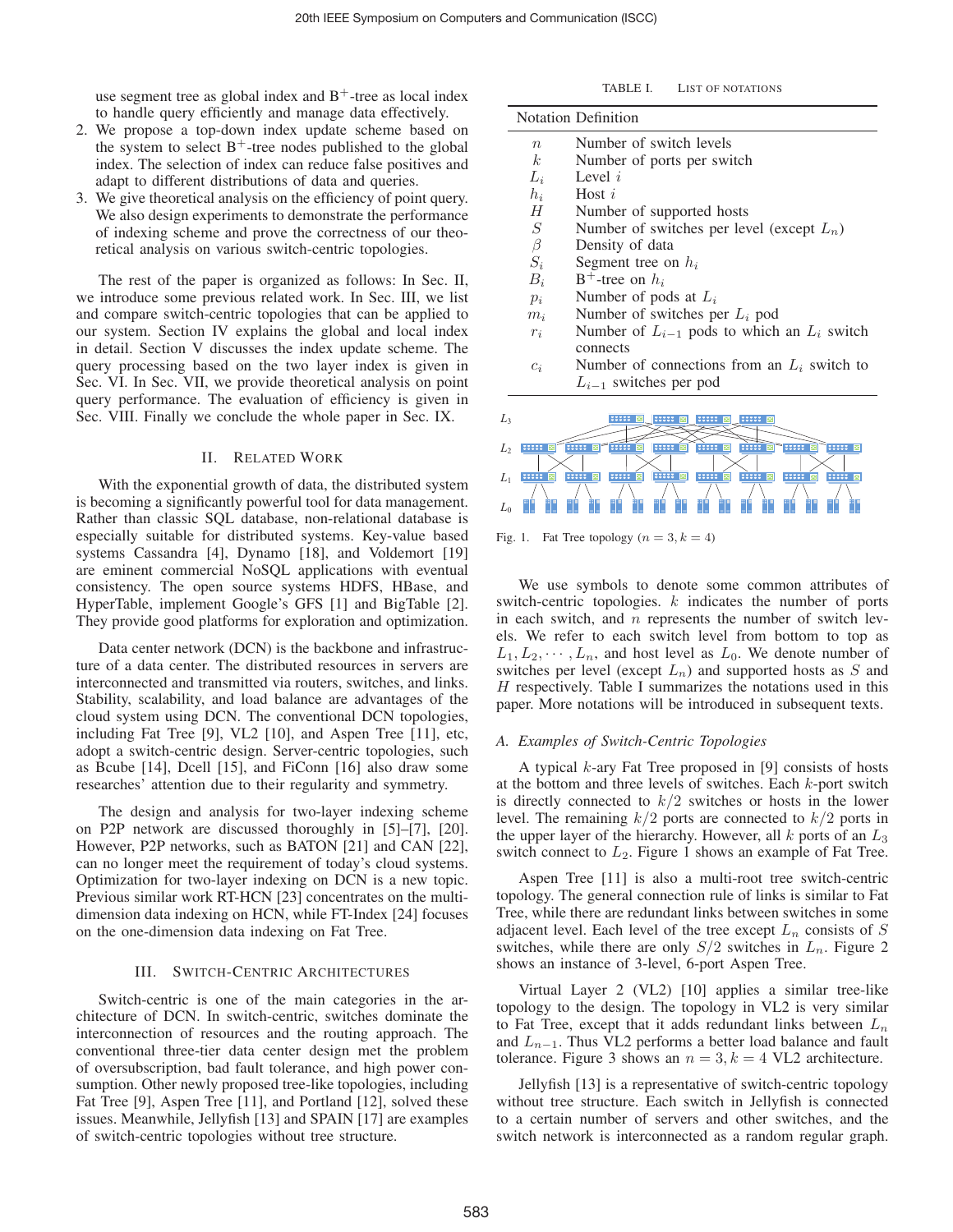

Fig. 2. Aspen Tree topology  $(n = 3, k = 6, C = \langle 1, 3 \rangle)$ Fig. 3. VL2 topology ( $n = 3, k = 4$ ) Fig. 4. Jellyfish topology

The advantages of Jellyfish are flexibility, scalability, and high bandwidth. Figure 4 shows a sample Jellyfish architecture.

## *B. Comparison of Topologies*

The topology determines the connection of switches and routing scheme. We can define some parameters to identify the type of trees and describe the property of them accurately. The comparison of topologies will facilitate following discussion on query processing and performance analysis.

A pod in tree-like topology includes the maximal set of  $L_i$ switches that all connect to the same set of  $L_{i-1}$  switches [11]. The switches combined together in Fig. 2 are grouped into a pod. Let pod division parameters  $p_i$  and  $m_i$  describe the number of pods at  $L_i$ , and the number of switches per  $L_i$  pod, respectively.  $r_i$  is the number of  $L_{i-1}$  pods to which each  $L_i$ switch connects, while  $c_i$  denotes the number of connections from an  $L_i$  switch s to each of the  $L_{i-1}$  pods that s neighbors.  $r_i$  and  $c_i$  define the fault tolerance of each level.

Now, we can use *n*, *k*, and  $C = \langle c_2, c_3, \dots, c_n \rangle$  to identify differentiate each type of tree. For Fat Tree,  $c_2 = c_2$ and differentiate each type of tree. For Fat Tree,  $c_2 = c_3$  =  $\cdots = c_n = 1$ , while for the topology used in VL2,  $c_2 = c_3 =$  $\cdots = c_{n-1} = 1$  and  $c_n > 1$ . Aspen Tree is a more general form, the restriction is only  $c_2 \cdot c_3 \cdot \cdots \cdot c_n > 1$ .

Based on the generation algorithm in [11], we quantify the general structure of tree-like topology in Table II. For each level  $L_i$  from  $L_1$  to  $L_{n-1}$ ,  $m_i$  multiplies with a factor of  $r_i$ while the trend of  $p_i$  reverses. Therefore, the switch number in these level remains a constant S. The maximum number of hosts supported by the tree is  $H = p_1 \cdot \frac{k}{2} = \frac{k^n}{2^{n-1} \cdot \prod_{j=2}^n c_j}$ . Note that k should have enough divisors to make  $H$  be an integer.

| $L_i$          | $L_1$                                                                                   | $\cdots$      | $\mathcal{L}_i$                                                            |                      | $\cdots$ $L_{n-1}$                                         | $\sqrt{n}$                                                    |
|----------------|-----------------------------------------------------------------------------------------|---------------|----------------------------------------------------------------------------|----------------------|------------------------------------------------------------|---------------------------------------------------------------|
| $p_i$          | $\boldsymbol{k}^{n-1}$<br>$\boldsymbol{n}$<br>$2^{n-2} \cdot \prod$<br>$c_i$<br>$j = 2$ |               | $k^{n-i}$<br>$\it n$<br>$2^{n-i-1}$ .<br>$c_i$<br>$j = i + 1$              |                      | $\boldsymbol{k}$<br>$c_n$                                  |                                                               |
| $m_i$          |                                                                                         | .             | $k^{i-1}$<br>$\overline{\mathbf{a}}$<br>$2^{i-1} \cdot \prod c_i$<br>$j=2$ |                      | $k^{n-2}$<br>$n-1$<br>$2^{n-2} \cdot \prod c_j$<br>$j = 2$ | $k^{n-1}$<br>$\,n$<br>$2^{n-1} \cdot \prod$<br>$c_j$<br>$j=2$ |
| $r_i$<br>$c_i$ | $rac{k}{2}$                                                                             | $\cdots$<br>. | $\overline{2c_i}$<br>$c_i$                                                 | $\cdots$<br>$\cdots$ | $\overline{2c_{n-1}}$<br>$c_{n-1}$                         | $\kappa$<br>$c_n$<br>$\overline{c_n}$                         |

TABLE II. STRUCTURE OF GENERAL TREE-LIKE TOPOLOGIES

We do not discuss much about non-tree-like DCN architectures in further sections, since they are not as popular as treelike structures and use arbitrary topologies. However, we argue that two-layer indexing can also be applied to these switchcentric topologies with proper routing scheme given.

## IV. TWO LAYER INDEXING

Since the local data on hosts are distributed in random, we need to build secondary index on the system. With the two layer indexing, we can locate all the possible hosts whose index ranges intersect with the queried key, and then do the local search on these hosts to fetch the data. In this way, we divide the query processing into two phases. We build the global index to accomplish the first phase, and use local index to search on one or more hosts in the second phase.

#### *A. Global Index and Local Index*

We first assign the range of data that each host is responsible for, i.e. the potential indexing range. Here we use a simply scheme [24]. Assume the boundary of the dataset is denoted as  $D \subseteq [L, U)$ , and we number hosts as  $h_1, h_2, \dots, h_H$  from left to right. Then the potential indexing range of each host

$$
pr_i = [L + (i - 1) \cdot \frac{U - L}{H}, L + i \cdot \frac{U - L}{H}), \quad 1 \le i \le H. \tag{1}
$$

Equation (1) is only a simple distribution way. The potential range may be arbitrarily assigned in practice as long as hosts can find out the server responsible for the query range.

For searching data on servers efficiently, we build local indexes for data. Here we use  $B^+$ -tree to index data, which can speed up the local search and reduce I/O cost. In the  $B^+$ tree, key-value pairs are pointed to by the leaf nodes, and other inner nodes store keys and pointers. To manage the intervals published by local  $B^+$ -trees, we apply another tree structure, segment tree [25], as the global index. The data we store and query in segment tree are intervals.

In the pre-processing stage of the system, each  $B^+$ -tree publish some nodes to the corresponding global index. The information published by the local index will include the key range in the node, and some meta-data, for example local index ip and *address* of the node in the  $B^+$ -tree.

#### *B. Segment Tree*

Segment tree [25] is a binary tree structure for storing intervals. In segment tree, the whole range is divided into several elementary intervals, and each of them is represented by a leaf node. The range of an inner node is the union of its children. Evidently, the root represents the whole range. When storing the intervals, we will choose the nodes whose ranges are included in the interval range, while their parents are not.

After collecting the intervals published from each local host, the construction of the segment tree will be executed. The insertion of intervals is recursive. The build of the segment tree is in  $O(n \log n)$  time and consumes  $O(n \log n)$  storage,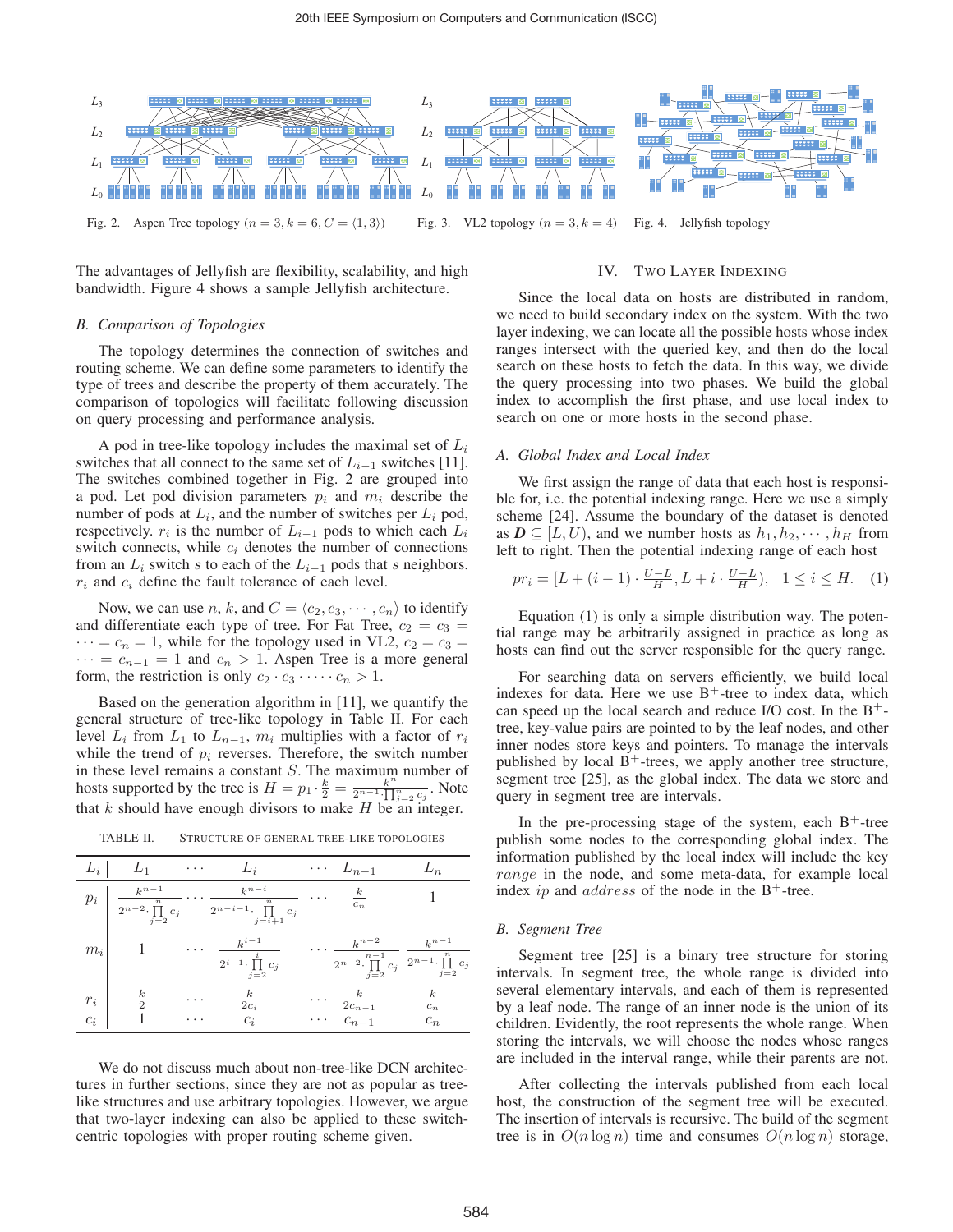where  $n$  denotes the total number of intervals stored and  $k$ denotes the number of reported intervals. Similarly, we can use a recursive method to do the point query. From the root node, we determine whether the point intersects with its left child or right child, and then use its child as new root until we meet leaf node. All intervals saved in the nodes on the searching path should be returned. Using the top-down method, the efficiency is in  $O(\log n + k)$  time. Compared to tradition lists or tables, the segment tree can reduce searching time and I/O cost remarkably. In the range query, a simple idea is to do point query using the two boundary of the range, and then return all intervals stored in the nodes between the results of two point query in one level.

To store the segment tree effectively, [26] proposed two-tier Endpoints Index (EPI) and MRSegmentTree (MRST) implementation for key-value storage on cloud systems. Moreover, Updates Index (UI) will facilitate the operations of insertion and deletion on segment tree before the reconstruction, although segment tree is a static data structure in theory. We adopt the idea of two-tier segment tree to the global index.

## *C. False Positive*

When we publish  $B^+$ -tree nodes to the global index, we will inevitably introduce false positives in query. For example, if the elements in a B<sup>+</sup>-tree node are  $\{2,4,19,33\}$ , then we publish [2,33] to the global index. However, there are actually only 4 keys in this node, while we cannot fetch the result if we search other keys  $(3,5,6,...)$ , even if they are in [2,33]. False positive will cause redundant intervals in global index and extra hops in query. [24] proposed two alternatives, FT-Gap and FT-Bloom, to solve the problem. In FT-Gap, the  $g$ biggest gap in the intervals published from local host to global index will be eliminated and  $g+1$  segments will be published. In FT-Bloom, we use Bloom filter to examine whether a  $key$ is in the local  $B^+$ -tree or not. Both FT-Gap and FT-Bloom can be applied to our system to decrease the false positive ratio. Less false positives can reduce traffic load effectively in either parallel or sequential visit. More details about the two strategies can be referred in our another work [24].

#### V. UPDATE AND MAINTENANCE

In the pre-processing stage of the system, we publish local  $B<sup>+</sup>$ -tree nodes to the global index. However, we can select different nodes to publish. If the published nodes are closer to leaf nodes, less false positives will generate, yet there will be more global index nodes and update costs. The selection of published nodes is correct if and only if the index is complete and unique [7]. In other words, there must be one and only one node published on the path from each leaf nodes to the root of  $B^+$ -tree. Among these correct selections, we use a topdown approach to publish a portion of nodes to reduce false positives. When the system has been running for some time, the selection procedure can be reran to update the global index.

We define the weight of a leaf node as the number of times it has been visited during queries. The weight of an inner node is the sum of the weights of its children. Then we can calculate the weight of each node in the  $B<sup>+</sup>$ -tree recursively. The weight of node indicates the frequency of visits. If the weight of a node is relatively high, it implies either some keys in the node



Fig. 5. An example of published nodes in B<sup>+</sup>-tree ( $l = 1$ ,  $s = 1$ )

|  |  |  |  | Algorithm 1: NODESELECT(root, level)                                                                                                                                                                                                                                                                                                                                                                                                                         |  |  |
|--|--|--|--|--------------------------------------------------------------------------------------------------------------------------------------------------------------------------------------------------------------------------------------------------------------------------------------------------------------------------------------------------------------------------------------------------------------------------------------------------------------|--|--|
|  |  |  |  | $\mathcal{L} = \mathcal{L} = \mathcal{L} = \mathcal{L} = \mathcal{L} = \mathcal{L} = \mathcal{L} = \mathcal{L} = \mathcal{L} = \mathcal{L} = \mathcal{L} = \mathcal{L} = \mathcal{L} = \mathcal{L} = \mathcal{L} = \mathcal{L} = \mathcal{L} = \mathcal{L} = \mathcal{L} = \mathcal{L} = \mathcal{L} = \mathcal{L} = \mathcal{L} = \mathcal{L} = \mathcal{L} = \mathcal{L} = \mathcal{L} = \mathcal{L} = \mathcal{L} = \mathcal{L} = \mathcal{L} = \mathcal$ |  |  |

| <b>Input:</b> The root of a subtree root and current tree level             |
|-----------------------------------------------------------------------------|
| $\mathbf{C} = \{c_1, c_2, \ldots, c_{ \mathbf{C} }\}\leftarrow child(root)$ |
| 2 if $isleaf(root)$ then                                                    |
| PUBLISH $(root)$<br>3                                                       |
| 4 else if $level \leq l$ then                                               |
| for $\forall c_i \in \mathbf{C}$ do<br>5                                    |
| NODESELECT $(c_i, level + 1)$<br>6                                          |
| else<br>$\overline{7}$                                                      |
| sort $C$ by weight<br>8                                                     |
| for $\forall c_i \in \mathbf{C} \land i \leq s$ do<br>$\boldsymbol{9}$      |
| NODESELECT $(c_i, level + 1)$<br>10                                         |
| for $\forall c_i \in \mathbb{C} \wedge i > s$ do<br>11                      |
| PUBLISH $(c_i)$<br>12                                                       |
|                                                                             |

(or in its children) are frequently queried or the range of the node is so wide that causes many false positives. Whatever the case is, we should select its descendant nodes as closer to the leaf nodes as possible in order to reduce searching costs or false positives, if the weight of a node is high enough.

Based on the idea of weight, we can select index completely and uniquely in a top-down approach. Here we use two parameters  $l$  and  $s$ . All the published nodes are below level l in the  $B^+$ -tree (root node as level 0). After level l, we will publish all but s biggest weight nodes among siblings. For those s nodes, we will recursively publish all but s biggest weight nodes among their descendants, until we reach leaf nodes. Figure 5 is an example of published nodes (dark nodes).

The selection algorithm is shown in Alg. 1. At the beginning, we calculate the weight of each node in the  $B^+$ -tree. From root to level *l*, we descend to the lower level recursively (Line 6). After level  $l+1$ , we select the s largest weight nodes to descend the same as before (Line 10), while publish other nodes directly (Line 12). If the node is already a leaf node in this process, then we simply publish it (Line 3).

## VI. QUERY PROCESSING

The query processing is similar to most two layer indexing schemes. However, to reduce the hops needed in query, we sort the possible hosts and visit them in sequence in the second phase. In point query, the query host is to retrieve the corresponding value of the key  $k$ . In the first phase, the responsible host for  $k$  would be found according to the potential indexing range at first. Then we do point search on the segment tree so that all possible hosts that store the value of the key could be known. Actually, there is no more than one host stores the value among these, while others are false positive hosts. Thus we visit hosts one by one, rather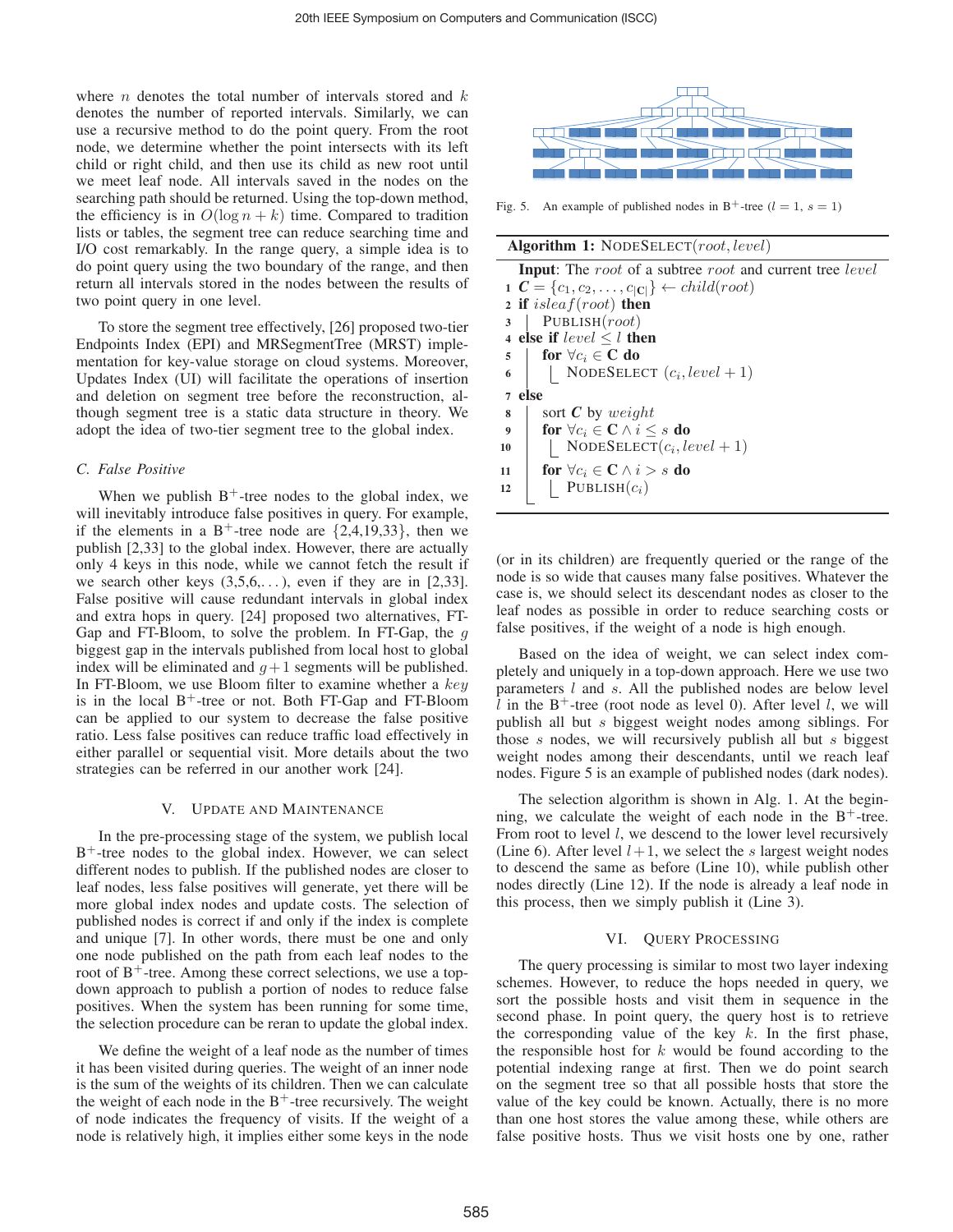than forward the query in parallel. In order to diminish the hops taken in this process, we first sort these intervals by their hosts' *ip* and then we are able to visit the nearest host every time. In the second phase, we forward the query to hosts in consequence, and search the local  $B^+$ -tree. If the result value is returned from the search, we simply end up here and return the value to the query host. Otherwise we continue to search the next host until there are no more possible hosts.

In range query, given the query range  $[l, u]$ , all values whose keys intersect with the range are to be returned. Note that the point query is just a special range query when  $l = u$ . In the first phase, we would find one or more hosts whose potential indexing ranges intersect with the query range. After collecting all possible intervals, we sort these intervals similar to the point query. The second phase visits possible hosts one by one and add values to the result set continuously. Finally we return the set of values to the query host.

#### VII. THEORETICAL ANALYSIS

For the cloud system, the performance of query is mainly determined by the network connection efficiency. Thus, the dominant metric of performance is the hops for each query, rather than efficiency of search on global or local index. Therefore, a good query processing can significantly reduce the hops each query takes. However, the network cost of traditional P2P overlay network is unable to be predicted because logic hops are not necessarily equivalent to physical hops. The desirable characteristics of DCN network make it possible to estimate the hops in a query. Based on the query processing scheme and the uniform distribution of data, we predict the performance of point query in switch-centric topologies.

Theorem 1. *The expected number of hops point query takes is expressed by*

$$
\mathbb{E}[pq] = (2 - \beta) \cdot 2 \sum_{i=1}^{n-1} \frac{k^{n-i}}{2^{n-i} \cdot \prod_{j=i+1}^{n} c_j} + 4n + \beta -
$$
  

$$
2 \sum_{i=1}^{n} \frac{2^{n-i+1} \cdot \prod_{j=i}^{n} c_j}{k^{n-i+1}} + (2 - \beta) \mathbb{E}[fp],
$$
 (2)

*where*  $\beta$  *denotes the density of data,*  $\beta \in [0, 1]$ *, and*  $\mathbb{E}[pq]$  *and*  $\mathbb{E}[fp]$  *denote the expected number of hops in point query and false positive, respectively.*

*Proof:* In the first phase, the query will be forwarded to the host which is responsible for the key. If the responsible host is just the query host, then it takes 0 hops. Otherwise, there are  $\prod_{j=1}^{i} r_j - \prod_{j=1}^{i-1} r_j$  possible hosts to which it takes 2*i* hops<br>to forward the query. Since the potential ranges of each host to forward the query. Since the potential ranges of each host are disjoint, there must be only one responsible host. Assume the query is distributed evenly in the range, then the expected number of hops in the first phase is

$$
\sum_{i=2}^{n} \frac{\prod_{j=1}^{i} r_j - \prod_{j=1}^{i-1} r_j}{H} \cdot 2i = 2n - \sum_{i=1}^{n} \frac{2^{n-i+1} \cdot \prod_{j=i}^{n} c_j}{k^{n-i+1}}.
$$

Next, the query will be forwarded to the possible hosts so as to do local search. The query will be forwarded to the nearest host every time, and total number of these hosts is  $\mathbb{E}[fp]+1$ . The intra-pod hops of adjacent hosts and the additional inter-pod hops will both be taken into consideration. So the expected number of hops in the second phase is

$$
(\mathbb{E}[fp] + 1) + \sum_{i=1}^{n-1} p_i = 2 \sum_{i=1}^{n-1} \frac{k^{n-i}}{2^{n-i} \cdot \prod_{j=i+1}^{n} c_j} + \mathbb{E}[fp] + 1.
$$

Additionally, note that the key is not certainly in any of the hosts. If the key is not in the data set, then the final number of average hops will be twice of the formula above. Denote the number of all keys stored in the system as  $\alpha$ , then data density  $\beta = \alpha/(U - L)$ . So the expected number of hops in the second phase after modification is

$$
(2 - \beta) \cdot \left( 2 \sum_{i=1}^{n-1} \frac{k^{n-i}}{2^{n-i} \cdot \prod_{j=i+1}^{n} c_j} + \mathbb{E}[fp] \right) + \beta.
$$

Finally, the fetched value would be returned back to the initial query host. The cost is the same as the first phase. Combining the three intermediate results together, we can get the conclusion in Eq. (2).

## VIII. PERFORMANCE EVALUATION

In the experiment, we simulate the performance of the system on different switch-centric topologies. We store the data randomly across all the hosts and index them by the key. We use non-negative integers in a decided range as keys. Average keys per host  $(kph)$  vary from 2,000 to 20,000, and the whole dataset  $\mathbf{D} \subseteq [0, H \cdot kph)$ . Notice that not all keys in the range are in the dataset, since we defined data density  $\beta$ , the number of keys  $|\mathbf{D}| = \beta \cdot H \cdot kph$ .

To show the advantage of segment tree, we compare the number of visited intervals with and without segment tree. Figure 6 shows the number of visited intervals with segment tree and only with traditional list (used in CG-Index [6]). We learn that segment tree can significantly reduce the searching time in query. Moreover, as the published intervals increase, the visited intervals also go up for the list. However, the change is only slight for segment tree.

TABLE III. NETWORK COST ON SWITCH-CENTRIC TOPOLOGIES

| B       | 1     | 0.9                                                        | 0.5           | 1                                                            | 0.9   | 0.5   |  |
|---------|-------|------------------------------------------------------------|---------------|--------------------------------------------------------------|-------|-------|--|
| kph     |       | 4-level, 6-port, Fat Tree<br>$C = \langle 1, 1, 1 \rangle$ |               | 4-level, 6-port, Aspen Tree<br>$C = \langle 3, 1, 1 \rangle$ |       |       |  |
| 2000    | 95.76 |                                                            | 103.59 132.23 | 59.52                                                        | 63.52 | 79.72 |  |
| 5000    | 96.17 | 103.01                                                     | 133.15        | 59.67                                                        | 63.59 | 79.67 |  |
| 10000   | 94.43 |                                                            | 102.82 133.66 | 59.49                                                        | 63.57 | 79.34 |  |
| 20000   | 95.84 | 103.41                                                     | 133.72        | 59.13                                                        | 63.69 | 79.63 |  |
| predict | 95    | 102.7                                                      | 133.5         | 59                                                           | 63.1  | 79.5  |  |
|         |       | 4-level, 6-port, VL2                                       |               | 3-level, 8-port, Fat Tree                                    |       |       |  |
| kph     |       | $C = \langle 1, 1, 3 \rangle$                              |               | $C = \langle 1, 1 \rangle$                                   |       |       |  |
| 2000    | 41.81 | 44.23                                                      | 53.72         | 53.54                                                        | 57.56 | 72.65 |  |
| 5000    | 41.63 | 43.97                                                      | 53.68         | 53.93                                                        | 57.75 | 72.95 |  |
| 10000   | 41.46 | 43.92                                                      | 53.49         | 53.86                                                        | 57.54 | 73.27 |  |
| 20000   | 41.75 | 43.83                                                      | 53.45         | 53.51                                                        | 57.92 | 72.52 |  |
| predict | 41    | 43.5                                                       | 53.5          | 53                                                           | 56.9  | 72.5  |  |

Next, we simulate the performance of point query to verify Eq. (2). The queries generated in this experiment follow the